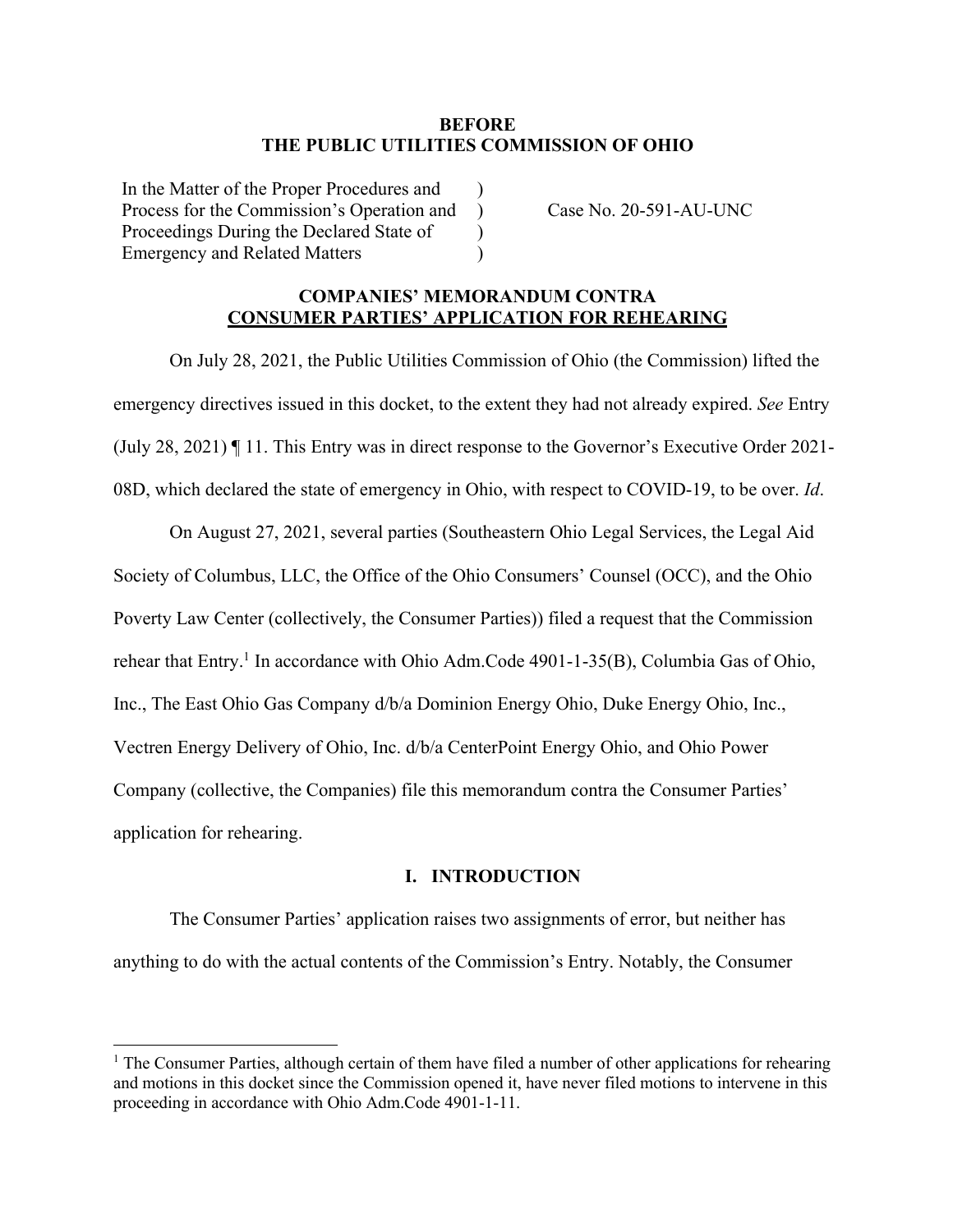Parties filed motions in Case No. 21-0548-GE-UNC, the annual disconnection-reporting docket, asking for the exact same relief. (*See* July 30, 2021 Motions.) The same arguments filed in response to those motions continue apply to here: the Consumer Parties' requests are not relevant to the Commission's Order in this proceeding; whatever the merits of their arguments, their arguments should be raised in different proceedings.

The point of the Commission's Entry was simple and straightforward: to recognize the Governor's declaration that the COVID-19 state of emergency had ended. The Consumer Parties' specific requests for relief, however, are not substantially related to the Commission's response to COVID-19. Although they mention the pandemic, the Consumer Parties' request to impose additional disconnection restrictions and requirements on electric and gas utilities relies on the exact same factors these Parties cited while asking for the exact same relief in the annual disconnection-reporting docket.

The Companies certainly sympathize with the difficulties that consumers can face, whether as a result of the COVID pandemic or any other cause, and they continue to support the important interests served by the various payment-assistance and consumer-relief programs offered under the Commission's supervision, such as the annual Winter Reconnect Order. The Companies also appreciate the Consumer Parties' intention to help customers and, indeed, have offered numerous avenues of relief throughout the pandemic and otherwise. Nevertheless, the Companies do not believe that the Consumer Parties' application for rehearing bears any relationship to the Commission's Entry, nor do the Companies believe that this is an appropriate proceeding in which to consider the issues raised by the Consumer Parties. For these reasons, the Companies recommend that the Commission deny their application for rehearing.

2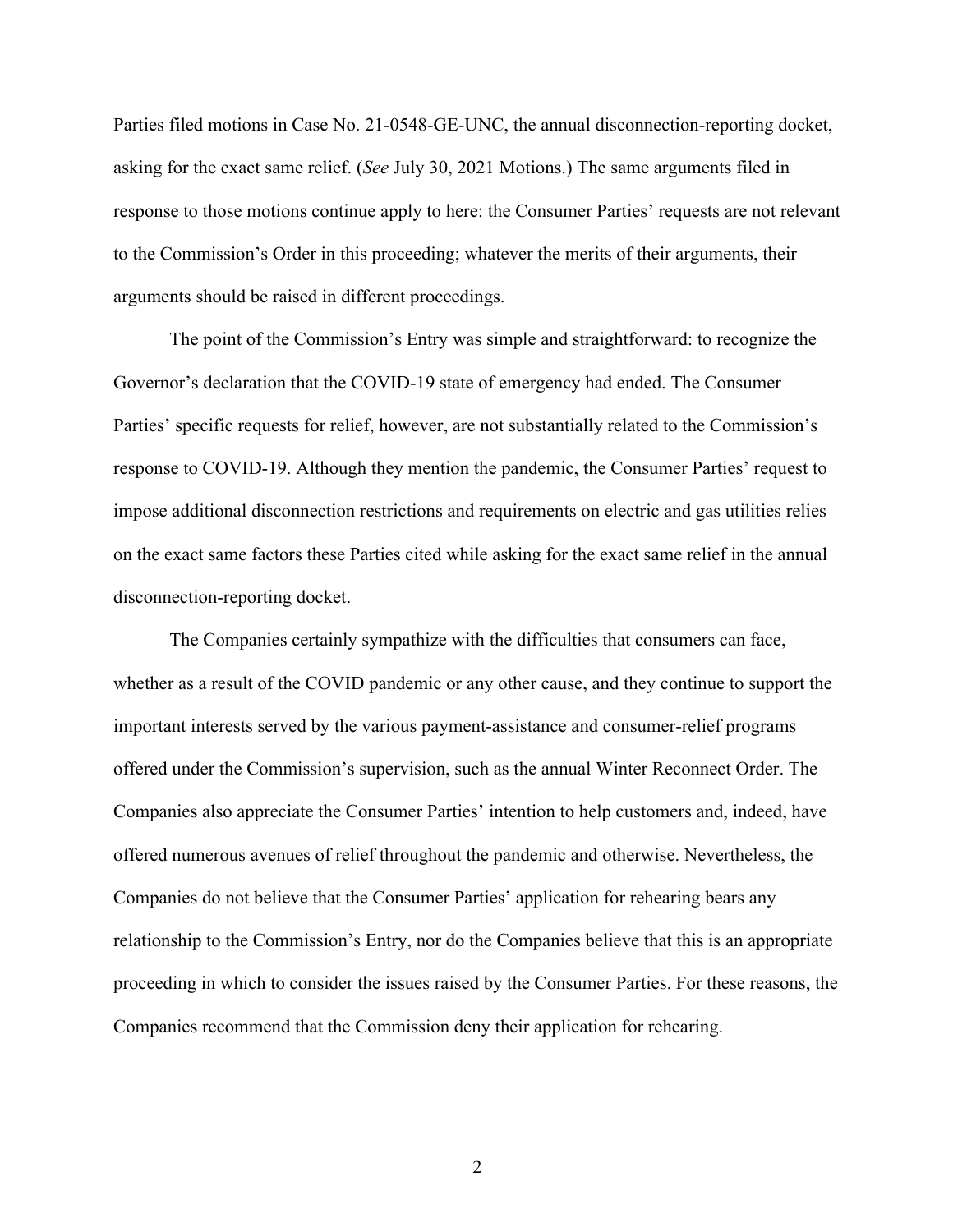#### **II. ARGUMENT**

For the Commission to grant rehearing, certain criteria must be met. Assuming for sake of argument that the Consumer Parties are proper parties to seek rehearing (which is not at all clear), they must demonstrate that the Commission's Order is unreasonable or unlawful, which they have failed to do. Along the same lines, the Consumer Parties also fail to demonstrate that their requests for relief—the additional restrictions and requirements concerning future disconnections that they seek to impose on all electric and gas utilities—are appropriate issues for rehearing in a proceeding focused on the Commission's response to the COVID-19 pandemic. There are other forums better suited to addressing these policy issues, and the Commission should deny rehearing.

## **A. The Consumer Parties' application does not satisfy the basic standards for seeking rehearing of the Commission's Entry.**

Procedurally, the Consumer Parties' application does not satisfy the basic standards for seeking rehearing of the Commission's Entry.

To begin with, it is not clear that any of the Consumer Parties (none of whom have sought or been granted intervention) are proper parties under R.C. 4903.10 to file an application for rehearing. That section generally permits "parties" to apply for a rehearing, and it is not clear to the Companies that the Consumer Parties constitute "parties" under Ohio Adm.Code 4901-1- 10. None of them sought to intervene or were made parties by the Commission. And the Commission made the "party" requirement quite clear in an earlier Entry in this very proceeding. *See*, *e.g.*, Case No. 20-591-AU-UNC, *et al.*, Entry (Aug. 12, 2020) ¶ 17 (finding that consumer parties who did not enter an appearance or seek leave to file an application for rehearing in this proceeding did not have standing to participate).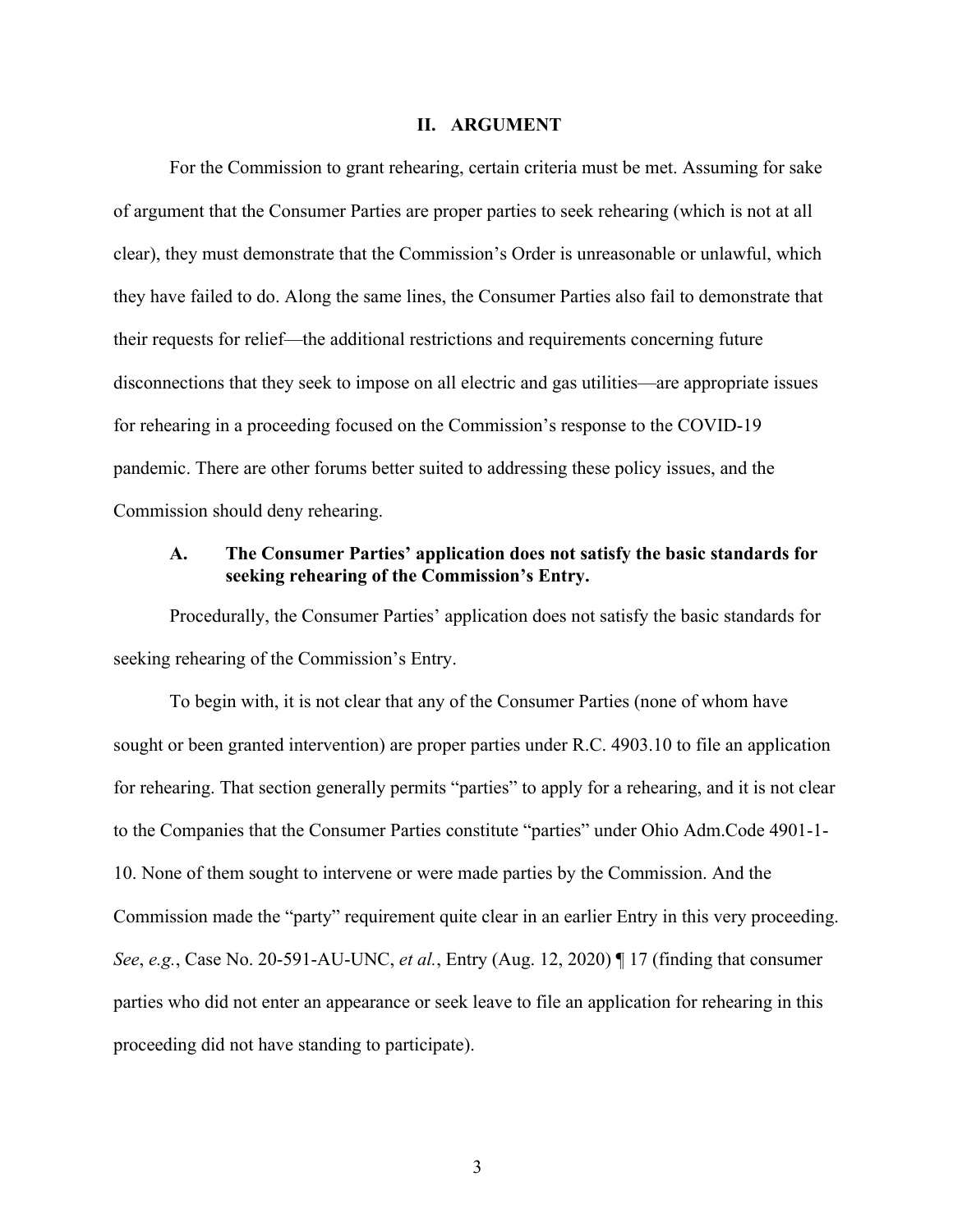But assuming for sake of argument that the application for rehearing was properly filed, the Consumer Parties' assignments of error fail to demonstrate that the Entry is unreasonable or unlawful. Their pleading barely even mentions the Entry. Twice, they make the general and misleading claim that the Commission should not have "end[e]d its emergency" and that it "prematurely end[ed] the emergency." (Reh'g App. at 3; Mem. in Support at 2.) These are the only times that the Entry is discussed. As a matter of fact, it was the Governor, and not the Commission, who both initiated and ended the state of emergency, and the Commission merely reflected the Governor's decision. The Consumer Parties' mistaken factual assumptions do not show that the Entry is unreasonable or unlawful.

The clear purpose of the Consumer Parties' pleading is to make new and affirmative requests for future relief—confirmed by the fact their requests are identical to those filed in the annual disconnection-reporting docket. But the purpose of an application for rehearing is to demonstrate how the Commission's prior entry was unreasonable or unlawful. The application for rehearing does not seriously attempt to make this demonstration and should be denied as insufficient on its face.

## **B. There are other proceedings better suited to evaluation of the issues raised by the Consumer Parties.**

The Companies do not believe it is necessary to discuss the merits of the Consumer Parties' substantive requests in this proceeding.<sup>2</sup> Notwithstanding the purpose of the proceeding (*i.e.*, the Commission's response to COVID-19), the Consumer Parties have asked for significant

<sup>&</sup>lt;sup>2</sup> To be clear, the Companies maintain their opposition to the Consumer Parties' request to require electric and gas utilities to report the number of disconnections by zip code, for reasons stated in their August 16, 2021 Memorandums Contra in Case No. 21-548-GE-UNC. Although lacking merit, that request to modify disconnection reporting arguably had at least some relevance to the disconnection-report docket, and for that reason the Companies responded to it. But this request has no relevance whatsoever to this docket.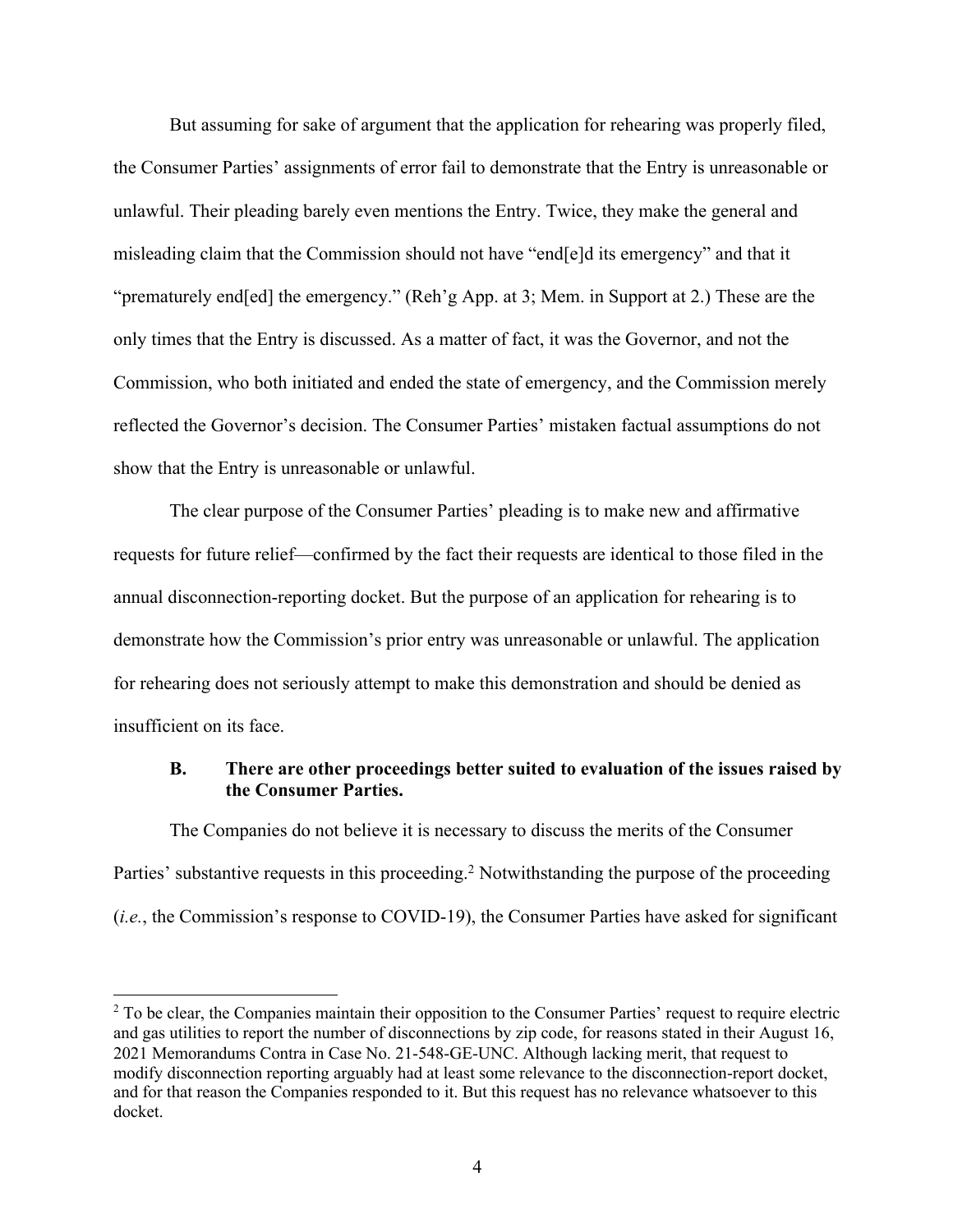modifications to all gas and electric utilities' disconnection and reporting procedures for reasons that go beyond the pandemic. There are a number of procedural options better suited for review and consideration of the pros and cons of the Consumer Parties' policy positions on disconnections. This, however, is not one of them.

Issues concerning the scope of the Winter Reconnect Order, for example, can be presented in that proceeding—a proceeding that is likely to commence imminently. This is precisely what occurred last year, when the Consumer Parties filed rehearing of the Winter Reconnect Order. (*See* Case No. 20-1252-GE-UNC, Consumer Parties' App. Reh'g (Sept. 8, 2020).) If the Consumer Parties are not satisfied with the procedures ultimately authorized by the Commission in the 2021-22 Winter Reconnect Order, they have the opportunity to seek rehearing, and that proceeding is clearly the most appropriate place to address the contents of that Order.

Emergency proceedings are not the only cases where concerns with disconnection policies and procedures can be raised. Various rulemakings pertain to disconnection procedures and payment-assistance programs. Rulemakings such as these provide an opportunity for any interested party to propose additional requirements concerning service disconnections.

There may be other options as well. The salient point is that other procedural vehicles provide more than adequate venues to consider the disconnection issues raised by the Consumer Parties.

#### **III. CONCLUSION**

The Consumer Parties have not demonstrated that that the Commission's Entry is unreasonable or unlawful, or that their requests for relief would be appropriate issues for

5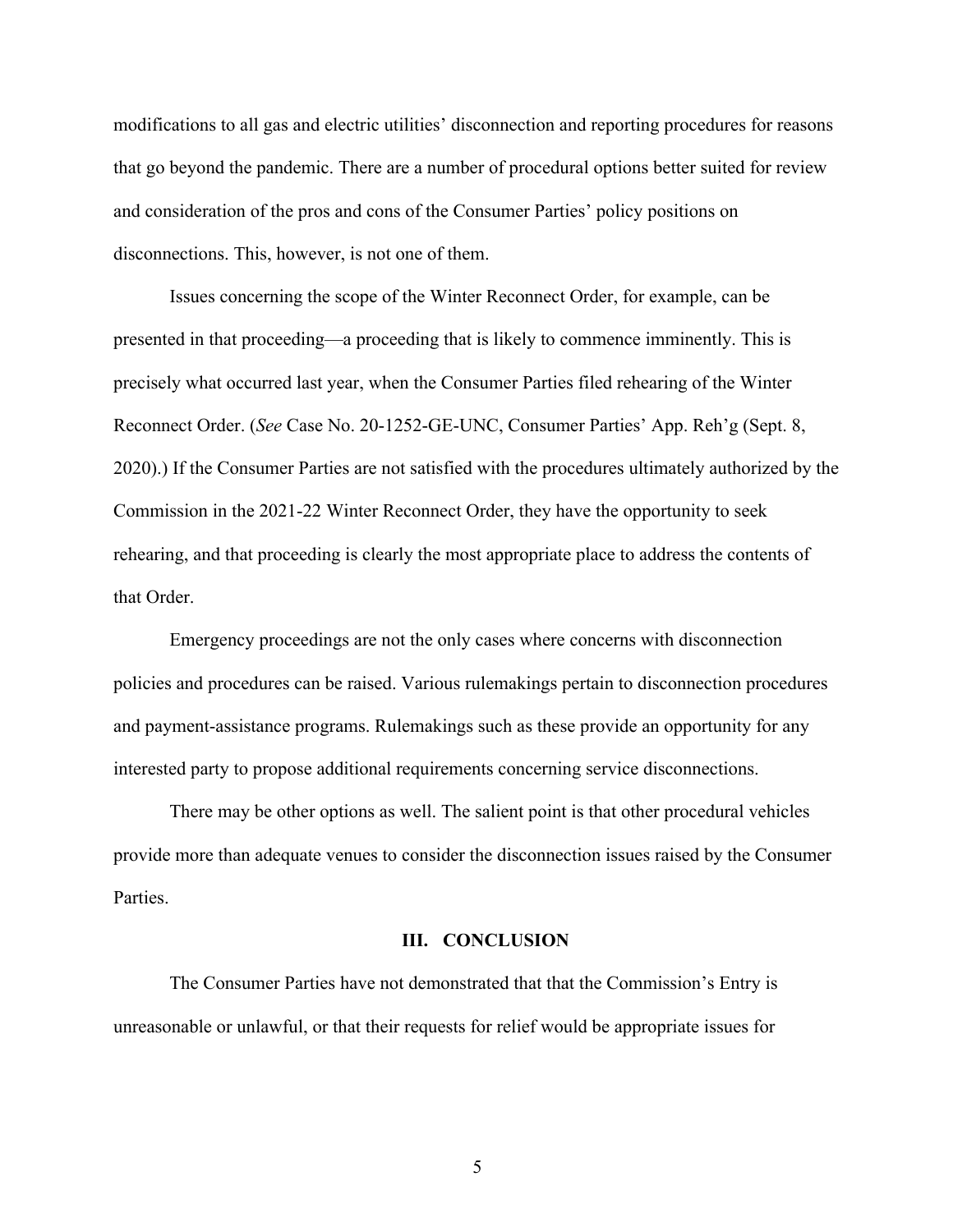resolution in this proceeding. For these reasons, the Commission should deny their application

for rehearing.

Dated: September 7, 2021 Respectfully submitted,

/s/ John R. Ryan Joseph M. Clark, Ass. Gen. Counsel (0080711) John R. Ryan, Sr. Counsel (0090607) P.O. Box 117 290 W. Nationwide Blvd. Columbus, Ohio 43216-0117 (614) 285-2220 (614) 460-6988 johnryan@nisource.com josephclark@nisource.com

Attorneys for Columbia Gas of Ohio, Inc.

(Willing to accept service by e-mail)

/s/ Jeanne W. Kingery Rocco O. D'Ascenzo (0077651) Deputy General Counsel Jeanne W. Kingery (0012172) Associate General Counsel Larisa M. Vaysman (0090290) Senior Counsel Duke Energy Business Services LLC 139 East Fourth Street, 1303-Main Cincinnati, Ohio 45202 513-287-4320 rocco.dascenzo@duke-energy.com jeanne.kingery@duke-energy.com larisa.vaysman@duke-energy.com

Attorneys for Duke Energy Ohio, Inc.

(Willing to accept service by e-mail)

s/ Steven T. Nourse Steven T. Nourse (0046705) s/ Andrew J. Campbell Andrew J. Campbell (0081485) DOMINION ENERGY, INC. 88 East Broad Street, Suite 1303 Columbus, Ohio 43215 Telephone: 614.601.1777 andrew.j.campbell@dominionenergy.com

Attorney for The East Ohio Gas Company d/b/a Dominion Energy Ohio

(Willing to accept service by e-mail)

/s/ Christopher T. Kennedy Christopher T. Kennedy (0075228) WHITT STURTEVANT LLP The KeyBank Building, Suite 1590 88 East Broad Street Columbus, Ohio 43215 Telephone: (614) 224-3912 kennedy@whitt-sturtevant.com

Attorney for The East Ohio Gas Company d/b/a Dominion Energy Ohio and Vectren Energy Delivery of Ohio, Inc. d/b/a CenterPoint Energy Ohio.

(Willing to accept service by e-mail)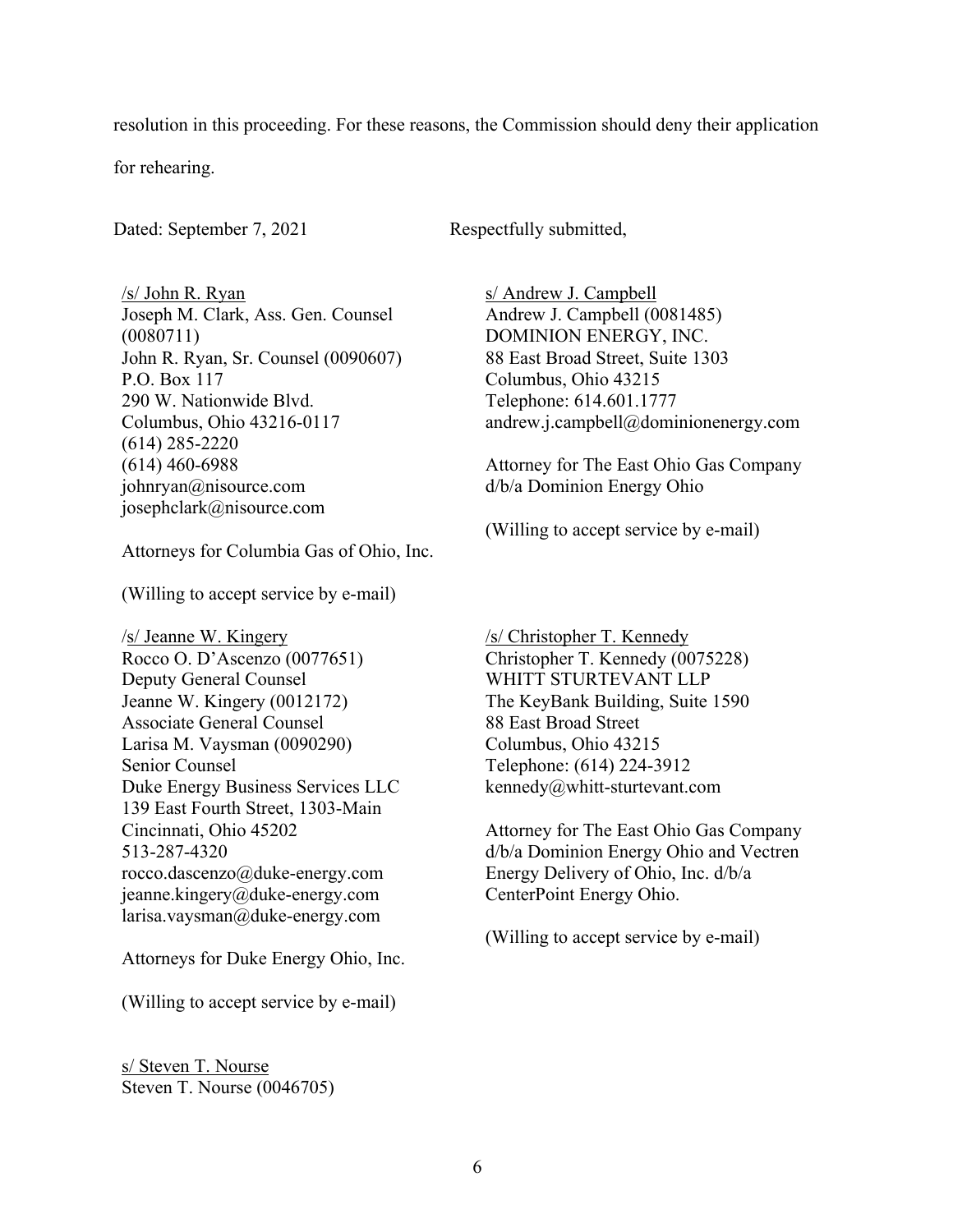American Electric Power Service Corporation 1 Riverside Plaza, 29th Floor Columbus, Ohio 43215 Telephone: (614) 716-1608 Fax: (614) 716-2950 stnourse@aep.com

Counsel for Ohio Power Company

(Willing to accept service by e-mail)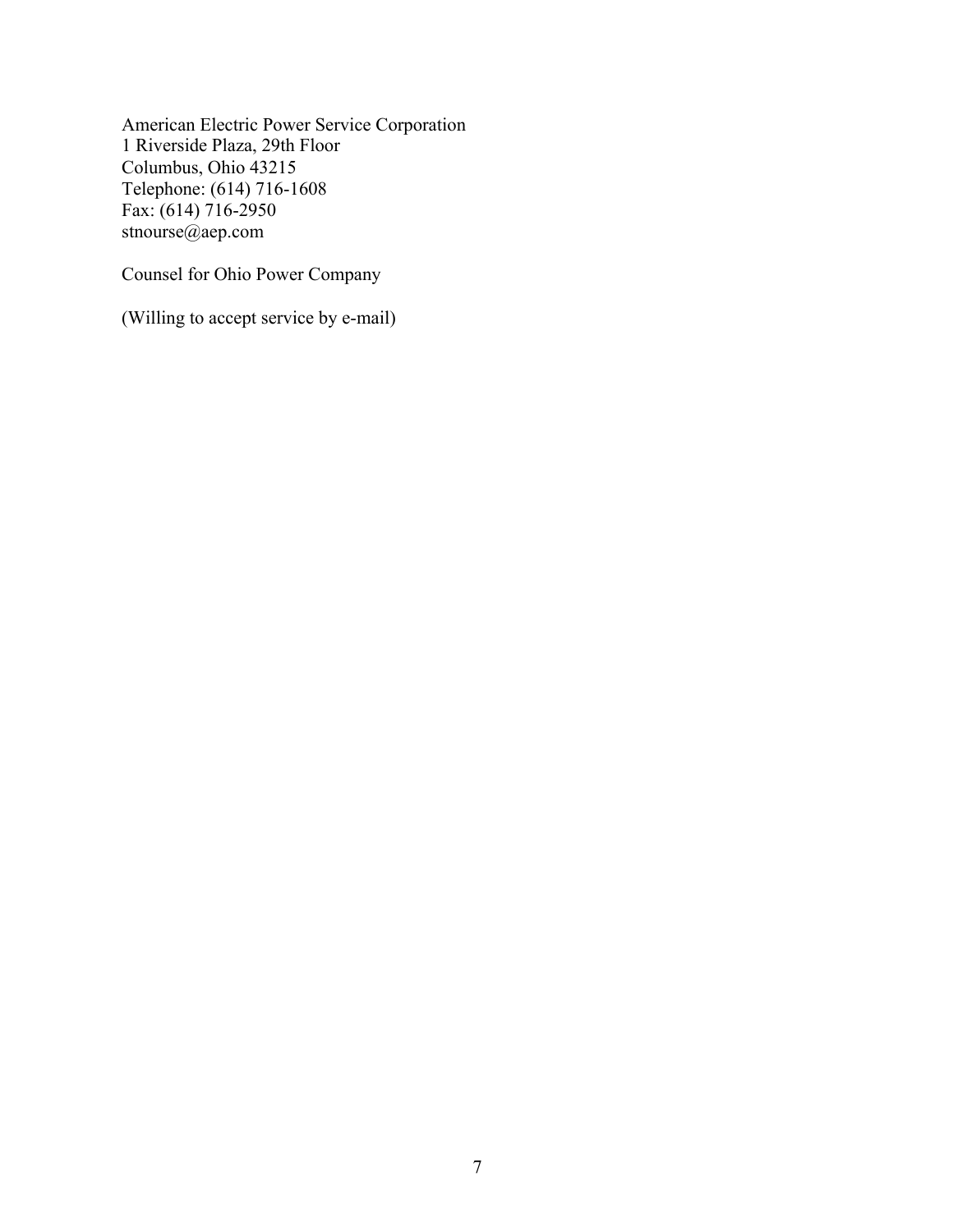# **CERTIFICATE OF SERVICE**

The Public Utilities Commission of Ohio's e-filing system will electronically serve notice of the filing of this document on the parties referenced on the service list of the docket card who have electronically subscribed to the case. In addition, the undersigned hereby certifies that a copy of the foregoing document is also being served electronically on the 7th day of September, 2021 upon the parties listed below.

Office of the Ohio Consumers' Counsel maureen.willis@occ.ohio.gov ambrosia.wilson@occ.ohio.gov amy.botschner.obrien@occ.ohio.gov

The Legal Aid Society of Columbus mlinville@columbuslegalaid.org

Southeastern Ohio Legal Services plee@seols.org

Ohio Poverty Law Center sjagers@ohiopovertylaw.org

/s/ Christopher T. Kennedy

Attorney for The East Ohio Gas Company d/b/a Dominion Energy Ohio and Vectren Energy Delivery of Ohio, Inc. d/b/a CenterPoint Energy Ohio.